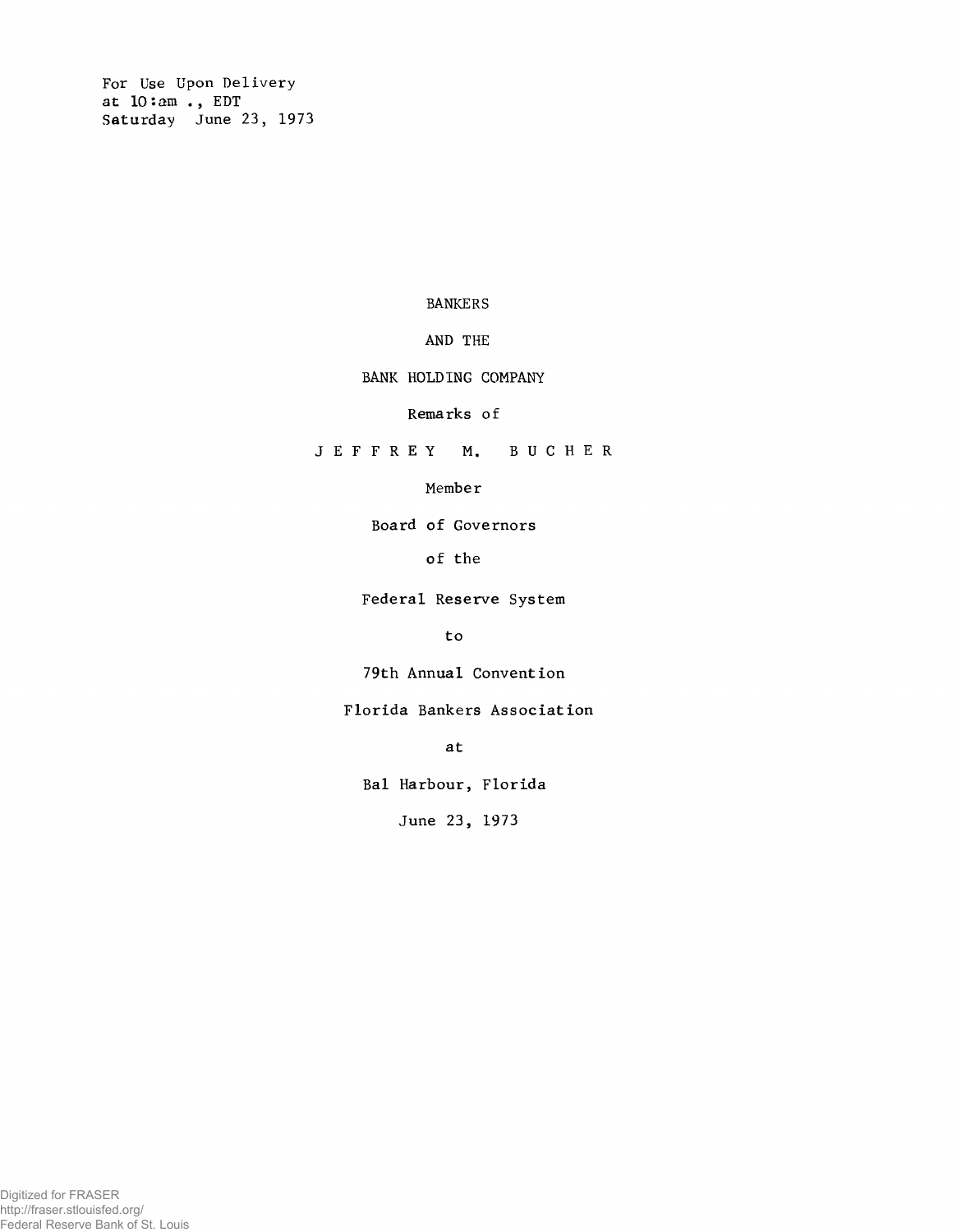#### **BANKERS AND THE**

### **BANK HOLDING COMPANY**

**The development of the holding company form of banking is a positive event in the history of banking in the United States. It might be said that the 1970 amendments to the Bank Holding Company Act wrote "Enough" to the time since 1933 when public policy toward banking was that of an anxious parent toward an errant child. That is somewhat ironic, since the idea of amending the Bank Holding Company Act took** shape in the late 1960's very much in the tradition of keeping banking **from getting off the reservation, this time through the gap in the regulatory fence freeing the one-bank holding company from regulation.**

**The Federal Reserve Board, which had been asked for its advice by the Congress, agreed that the one-bank break in the regulatory defenses against the mixing of commerce and finance was dangerous and should be mended without delay, by making holding companies controlling any number of banks, even one, subject to the same rules. However, the Board went on, in its statement of Principles of February 20, 1969, to look through the immediate problem to larger matters, stating that:**

> **". . .consistent with continued growth and development of a dynamic and increasingly complex economy, banks should be granted greater freedom to innovate new services and procedures, either directly, or through wholly-owned subsidiaries, or through affiliates in a holding company system. ..."**

Digitized for FRASER http://fraser.stlouisfed.org/ Federal Reserve Bank of St. Louis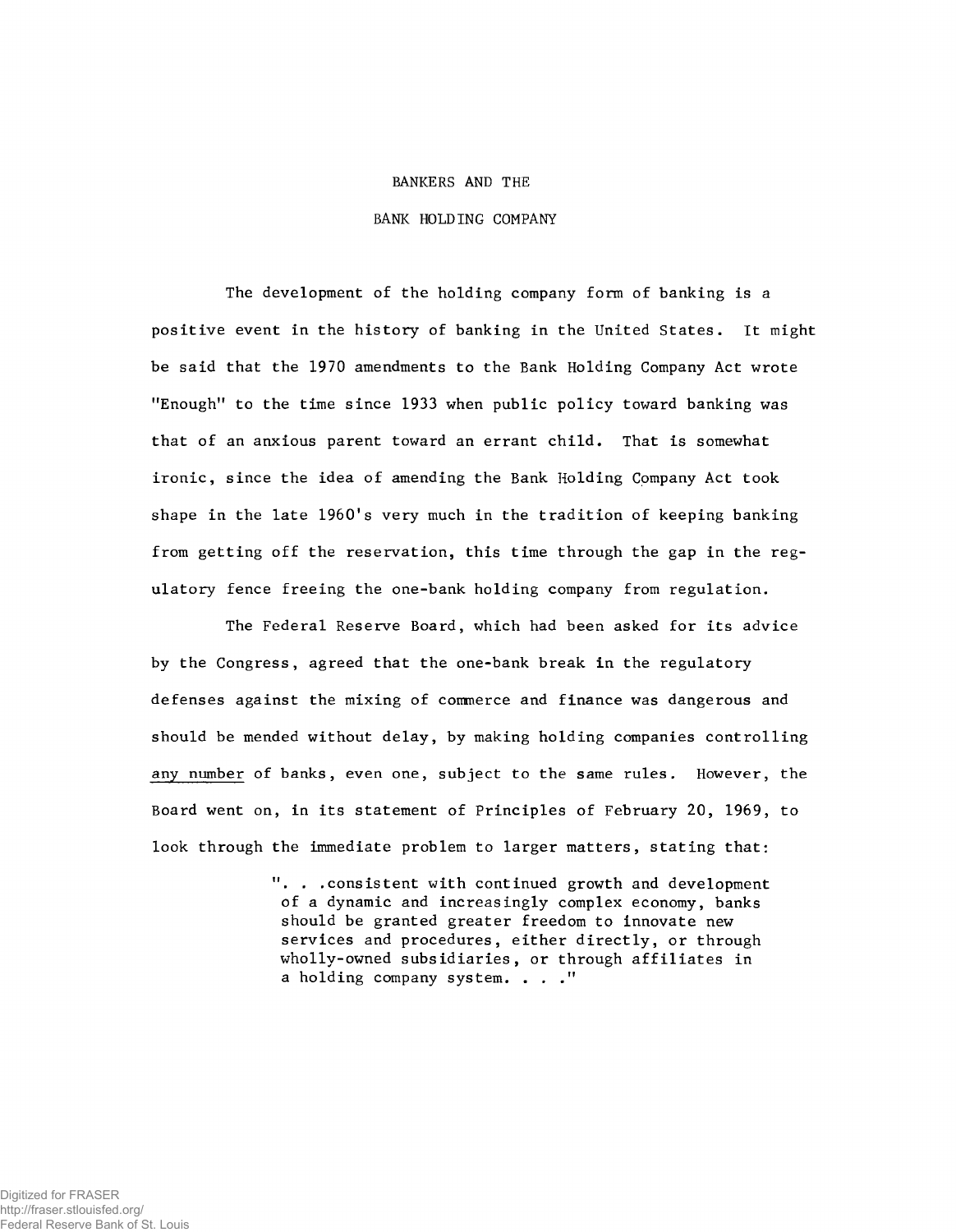**11. . .Bank holding companies should be allowed to enter certain nonbanking areas of activity. . . which would facilitate broader services for the public. ..."**

**This, in effect, suggested a much greater charter for banking than had ever been known by those whose entire careers had been under the restraints imposed by the banking reforms of the 1930's. Also, the Board was suggesting that banking should no longer be regarded as a ward of the government, strictly constrained to its financial knitting, but, instead, that banking be encouraged by law to broaden its interests into the field of closely related businesses.**

**Furthermore, the Board's Statement of Principles suggested a substantial shift in regulatory philosophy. The regulatory outlook that grew out of the banking reforms of the 1930's -- which at least in the public view, were reforms necessitated by bank failures in the 1920's and 1930's -- can be characterized as one of avoidance of risk, with only limited concern for maintenance of a competitive climate. Banking, suffering from rather severe trauma, made no significant efforts to escape from this over-protective regulation for decades. It was not until the 1960's, when the one-bank holding company wave -- and the regulatory response to it by the Federal Reserve Board -- made the currents of change begin to flow in earnest. The Board's 1969 Statement of Principles suggested a resetting of the regulatory compass. In place of the more restrictive regulatory style, the Board, in proposing that banking should be allowed new freedom to compete, stated that in considering whether a particular activity by a bank holding**

 $-2-$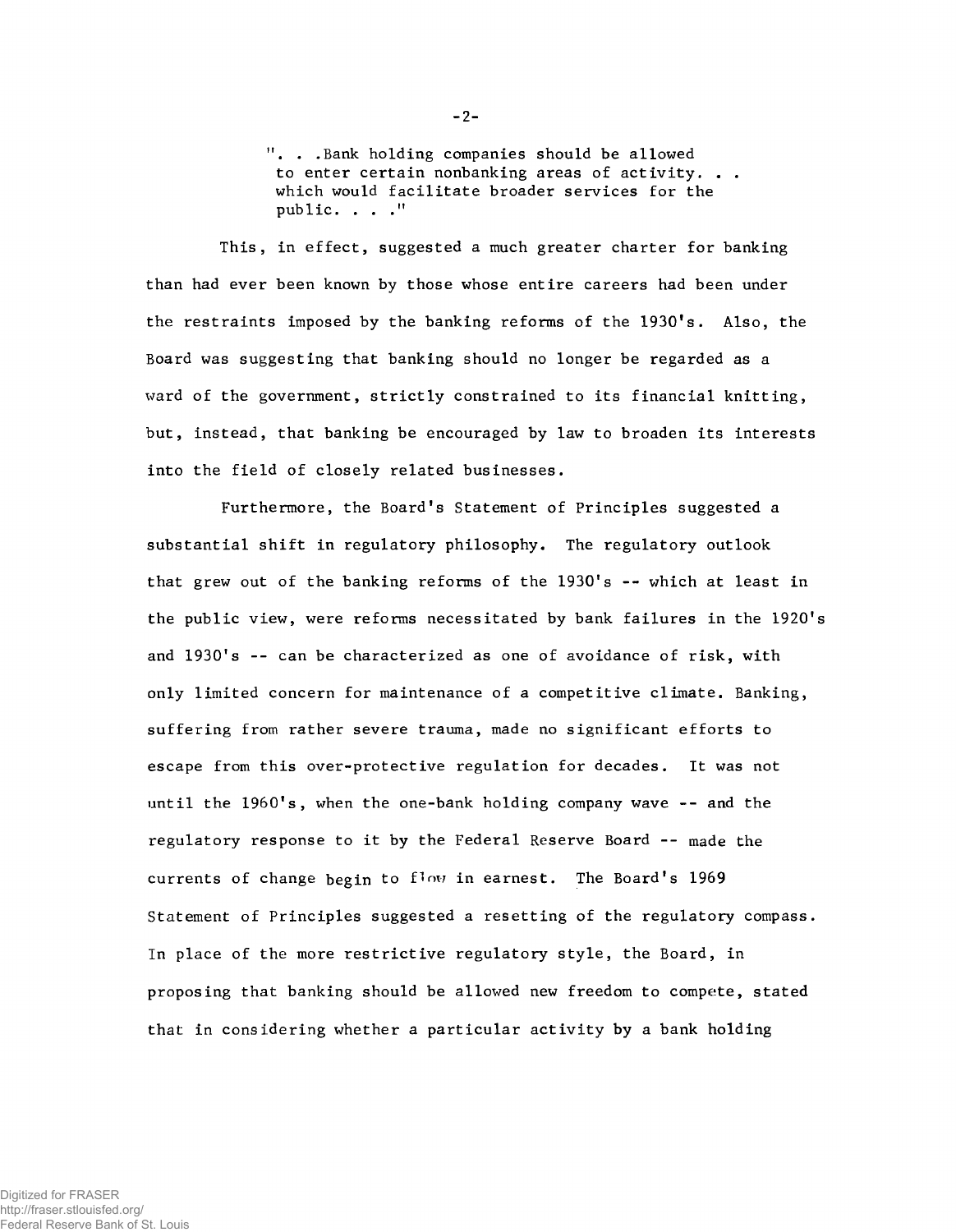**would be consistent with the public interest, the key should be whether such an activity's benefits to the public would outweigh any potential dangers. Benefits to be weighed against dangers, the statement added**

> **11. . .would include greater convenience to the public, increased competition, and gains in efficiency for the economy generally as well as for the holding company. . . ."**

**And the potential dangers against these benefits were to be we ighed, included**

> **11. . .undue concentration of resources, decreased competition, conflicts of interest. . .and dangers to the soundness of the nation's banking business."**

**With this, the regulatory needle moved to a new course charted out of concern for the health of the general economy, the modernization and efficiency of the financial industry and the convenience to the public of receiving financial services in a more competitive atmosphere, this to be accomplished a balancing of pros and cons, rather than a simple seeking out of cons, in considering extensions of banking's economic concerns.**

**I am sure that what I have been saying -- and I am of course speaking for myself only -- to this point sounds to you like the introduction to a speech with which all of you are by now quite familiar - the fundamental change in the nature of banking brought about by the modernization of the Bank Holding Company Act in 1970. The need for bank management to move away from thinking altogether like bankers, and to think, instead, like corporate managers looking out over a related set of businesses which includes one or more banks would be the main theme.**

 $-3-$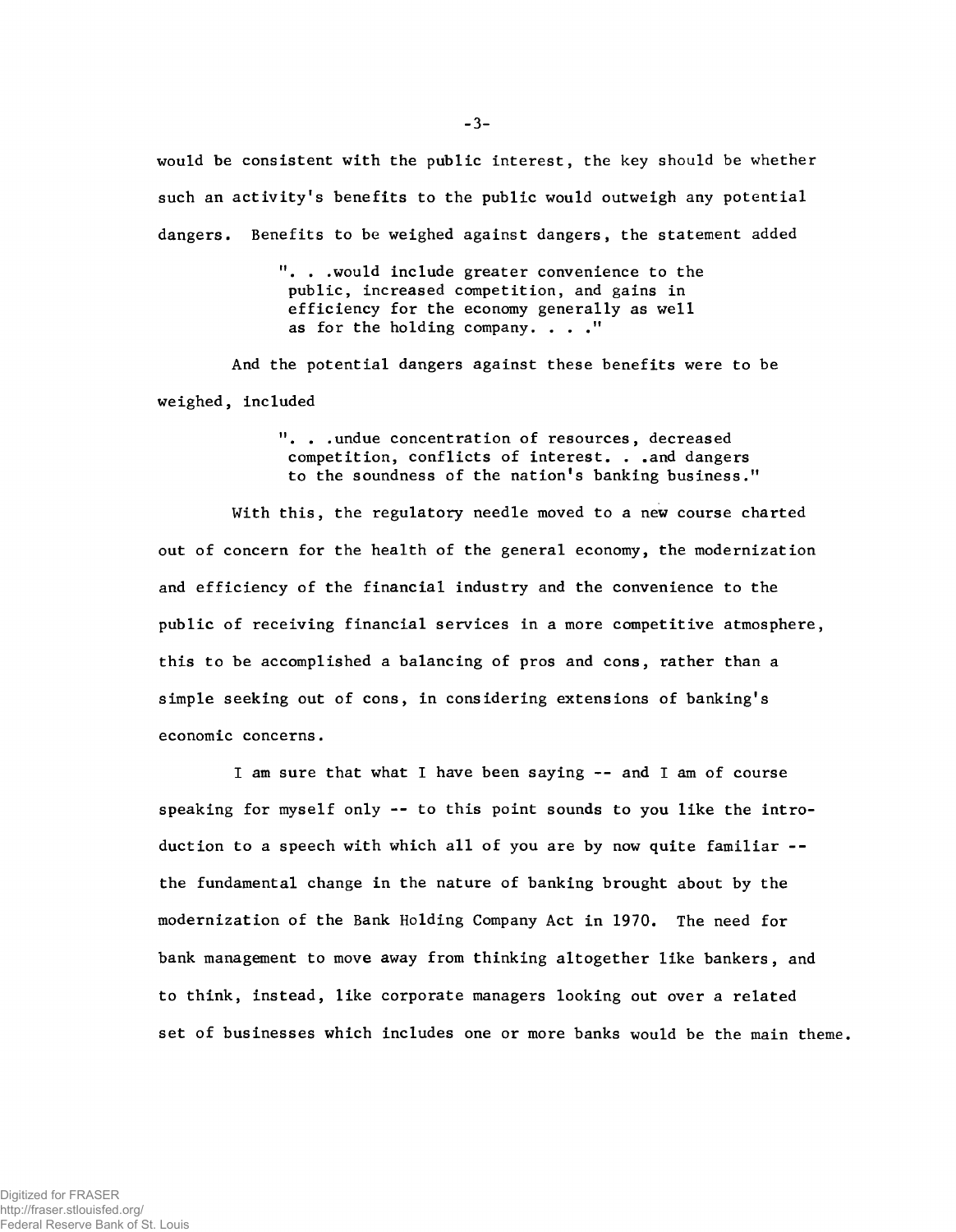**A very great change has in fact occurred. I have deliberately organized the introduction of my remarks to emphasize, and even to give deeper than usual emphasis, I hope, to these profound changes in the outlook for banking -- and in the outlook of bank regulators -- caused by the Bank Holding Company Act Amendments of 1970. Bank management must indeed, under present circumstances, take on many new attributes scarcely needed by the banker of previous decades, whose business was almost entirely attuned to the profit margin lying between the cost of obtaining funds and the price others would pay to use those funds. It is indeed true that the bank holding company format, as extended by the 1970 amendments, makes a great many bank managers heads of diversified business groups, of which the non-bank parts demand methods, talents and attitudes little known to the banker doing exclusively a banking business.**

**As one recently come from banking, I am keenly aware that the 1970 widening of banking\*s horizons was required, that banking needed to become more competitive within and outside its own realm, and that banking as an industry faced the risk of ossifying within the shelter of old-style regulation. Also, as a banker, I was aware before I became a regulator that much of banking was lagging behind the technological and managerial capacities of other businesses, and the industry was therefore in danger of losing its place and share in the American economic scheme of things, to the detriment of our financial system and to the detriment of the public through the weakening of a key competitive force within the economy.**

-4-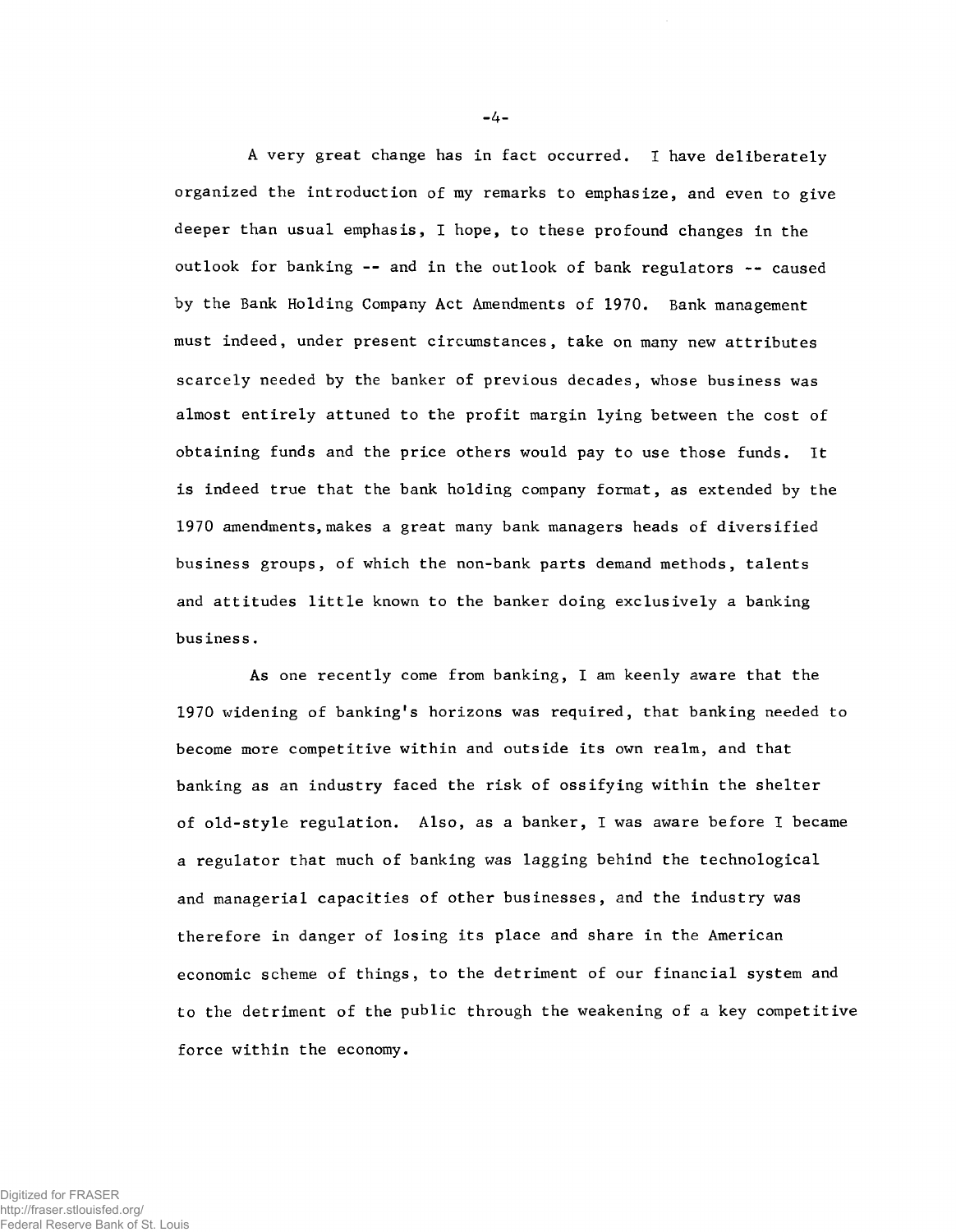**For all these reasons and more, I welcome the expanded role of banking, and I welcome the new orientation of bank regulation that parallels banking's changed status.**

**Nevertheless, as you have probably guessed by now, I am not here today to expound on banking's new era, or to urge you to step aside immediately for someone fresh from business school, with computer software dangling from his pockets, hardware glinting in his eyes and who can only see the banking part of his corporation as a treasury, somewhat unaccountably hedged about with numerous and bothersome rules.**

**Let me, therefore, offer you a first word of caution -- resist the temptation to strike your banker's flag the day you become a diversified bank holding company.**

> **You are still first and foremost a banker, in a business strongly affected by the public interest. This is, of course, presently true statistically, for even bank holding companies that have aggressively sought non-bank acquisitions still have most of their assets in banking. But in my view you will be still basically a banker even if the statistics go the other way, and the corporation you manage has the greater part, or a large minority, of its assets in non-bank businesses, because you will still control a bank, or banks. As such you will still be in a business -- you can say it with pride -- that is a public trust, even**

-5-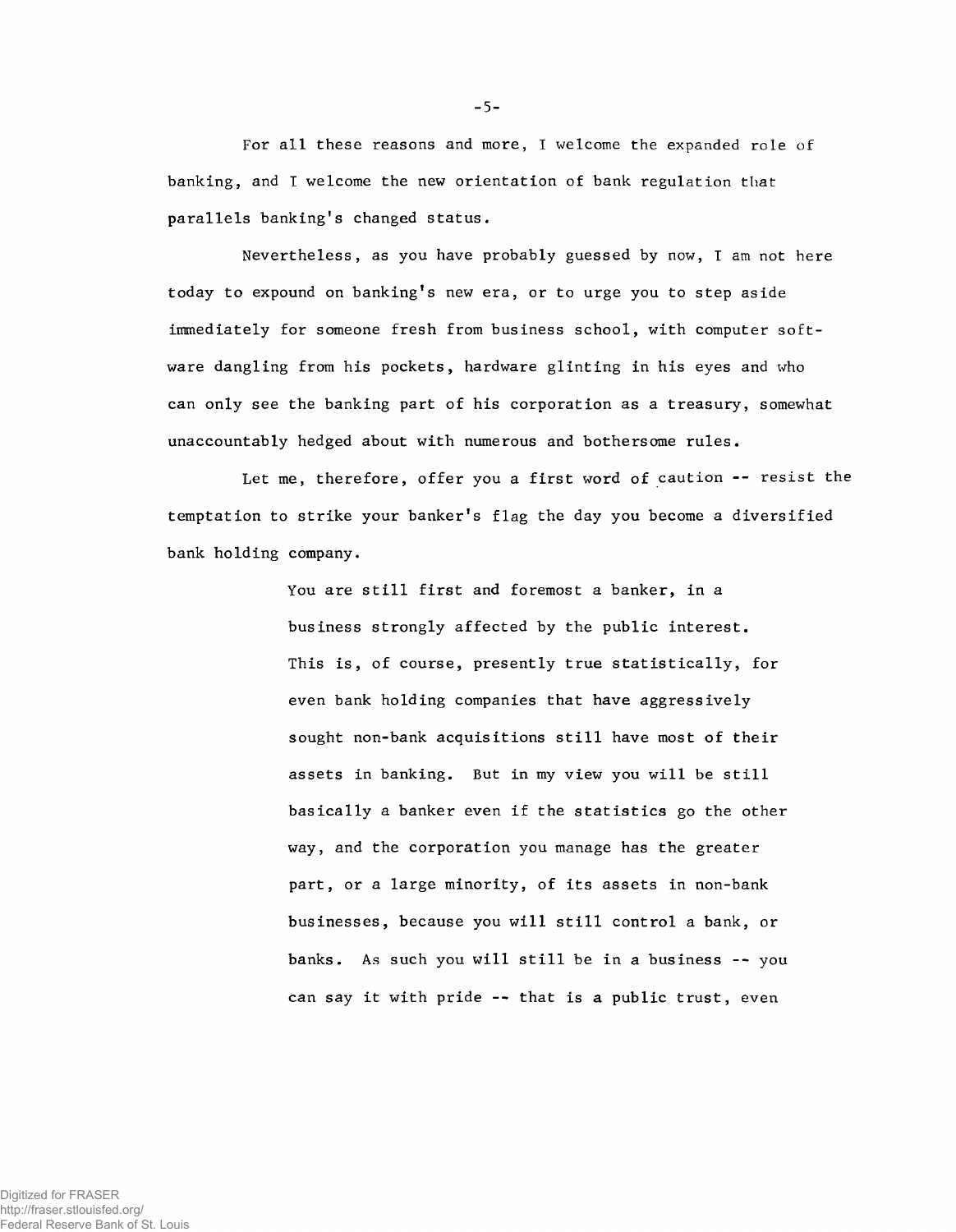**if not a public utility. You will still be charged with the special trust of holding and using the public's money. You are therefore at the controls of a business -- banking, in a bank holding company -- that must continue to deal at arms length with the other sectors of the economy, that must be subject to special public accountability and regulation, that has a special role in the nation's monetary posture, that must preserve a special independence of outlook and a special integrity, a private business with essential and unavoidable public considerations. And now for a second word of caution --**

**Although the bank holding company amendments of 1970 opened up substantial new opportunities for the addition of non-banking profit-making assets to banking, be wary of the potential pitfalls inherent in diversification. For example, as I review bank holding company cases I am troubled by a sense that too many bankers may be aware only of the opportunities of acquiring assets, and not cognizant enough of the responsibilities they simultaneously accept in connection with management of those assets. I would remind you, in this respect, that in the bank holding company with non-bank subsidiaries, even in subsidiaries closely related to banking, such as mortgage company operations, bankers are dealing with businesses that are, in fact, significantly different from banking in many important**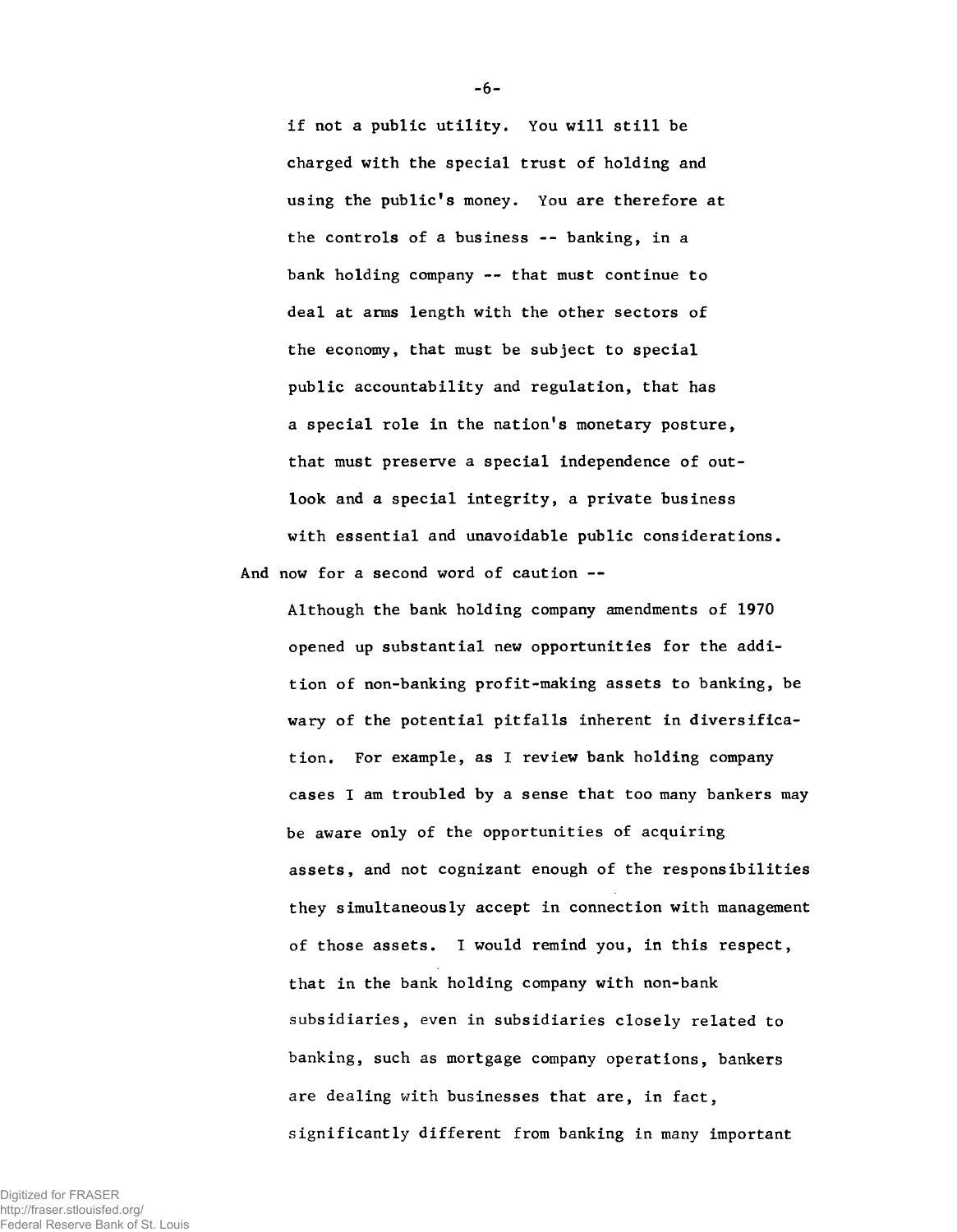**respects. There are, therefore, pitfalls in bank holding company diversification that some have compared to the difficulties resulting from the wave of conglomerate and congeneric business mergers** and acquisitions of the 1960's. My point is that, **absent planning and deliberate action, successful management of a diverse enterprise, more often than not, requires either sheer managerial magic, astounding good luck, or long, hard, slow learning.**

**Why do bankers form bank holding companies? Let me recite some** of the reasons given recently by a bank analyst: $\frac{1}{1}$ 

> **1. To obtain geographic diversification into areas precluded to banks by various State banking laws and by Federal regulation against branching across State lines. 2. To enter closely related areas such as factoring, consumer finance, mortgage banking, and investment management. While these are permitted activities for banks, they could be acquired and could be conducted more easily as subsidiaries of a holding company.**

**3. To permit issuance of commercial paper at the holding company level.**

**4. To free remuneration and other benefits and inducements from the banking stigma of low pay, poor plans, etc.**

 $1/$ **George L. Hacker, First Vice President,** Blythe Eastman Dillon & Co., address of **May 29, 1973**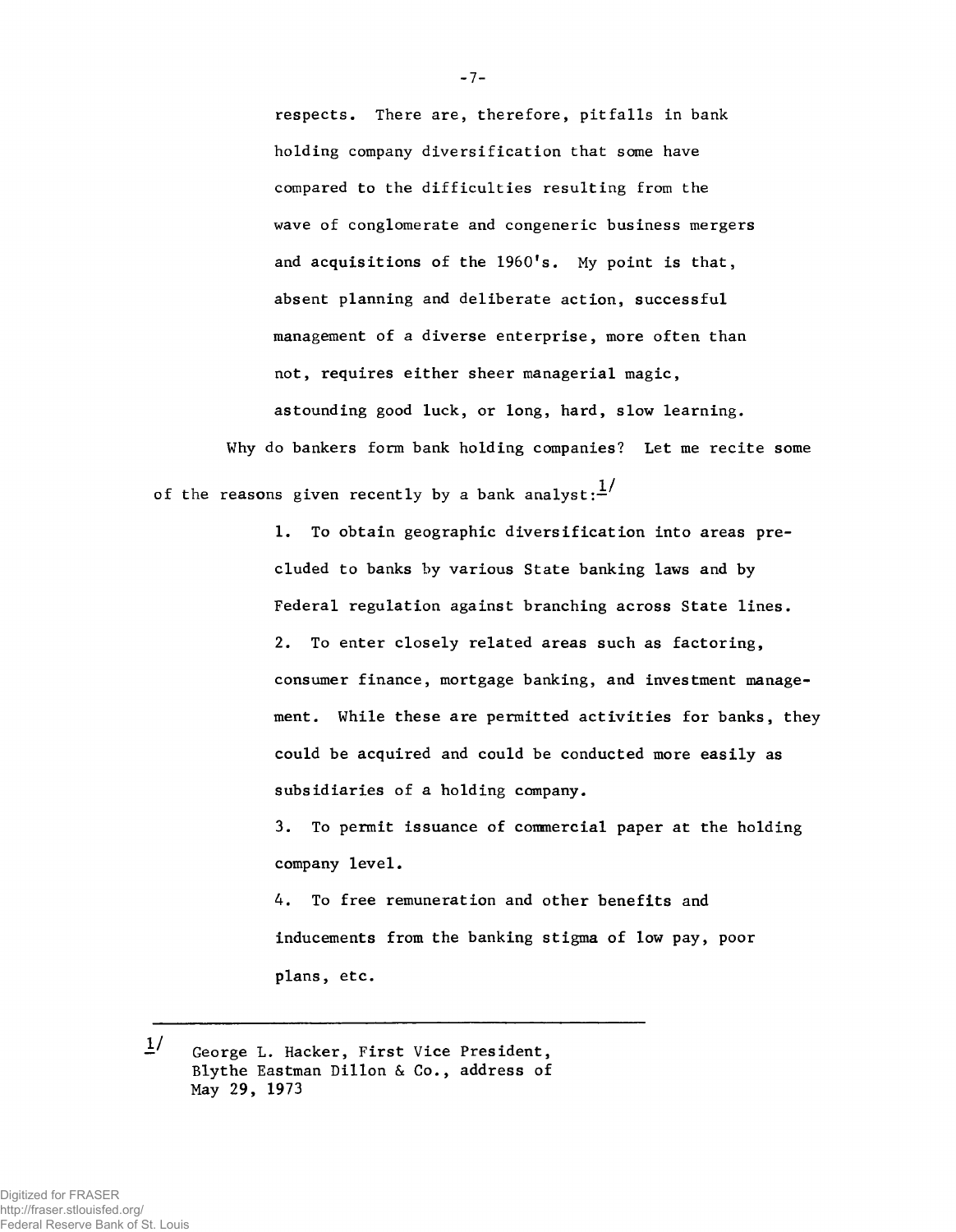**However, this analyst added:**

**"In my opinion, most banks that formed one-bank holding companies have an albatross around their collective necks. . . . Their reasons for forming the corporation, stated simply, were "everyone else is doing it" or "diversification is the answer to squeezes on bank earnings". . . . The plain facts are that, with exceptions, most onebank holding companies acquired nothing meaningful either because, with their shares selling at 10 times earnings, it was very difficult to acquire a company whose earnings were being capitalized at 100 times, without substantial dilution, or secondly, bank management, again with exceptions, was nervous with even the thought of owning a computer subsidiary whose president was under 30 and probably had a beard!"**

**Like the analyst I have quoted, it is not my intent to warn you away from bank holding company acquisitions, but to emphasize that, where angels fear to tread, bankers would do well to be wary. My message is go slow, look well to your footings, remember your obligations as a banker - your regulator is not likely to forget them -- and, of critical importance in diversifying, remember above all that the major element of success is good management. And of all the things in the business world, good management is the hardest to come by -- or to keep if you are lucky enough to buy it or merge with it -- and the slowest to develop, if you have to raise your own.**

**Let me, therefore, make a few observations on management as a note of caution to the banker diversifying.**

**The management problem is not necessarily solved when you find a well-run company that you can bring into your bank holding company.**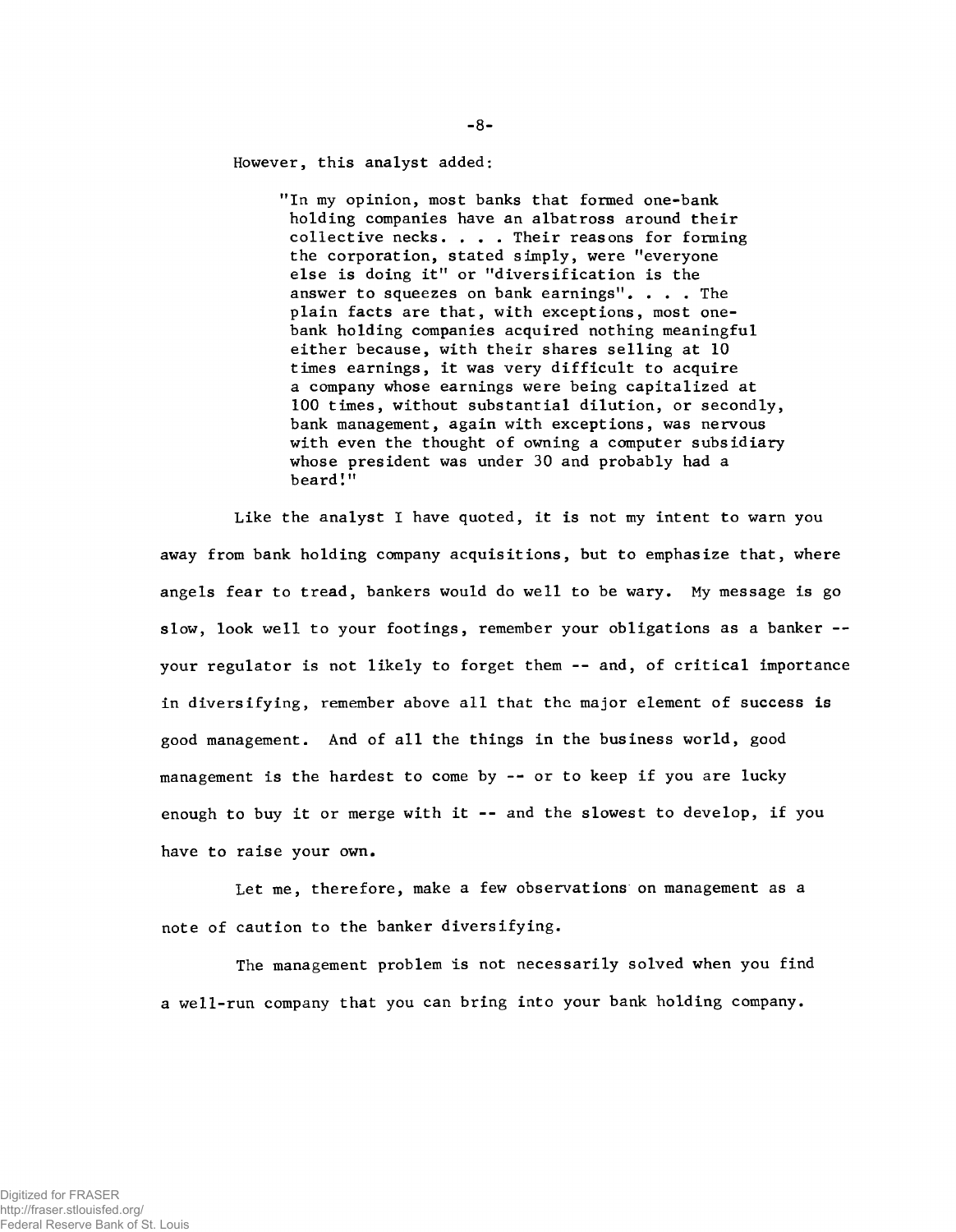**Generally, the company will have been a medium-to-small organization, managed by men accustomed to making the final decisions, and accustomed to making those decisions upon the relatively narrow basis of the ins and outs of their particular business. As a subsidiary of a bank holding company, even given the maximum autonomy prudently permissible, they will no longer have the final say. Further, their decisions will have to be made in the broader context of the well-being of the entire holding company organization.**

**For such reasons, excellent management brought into a holding company by acquisition may soon exit because it cannot accommodate itself to the new environment. Or, where a highly successful "mom and pop" type company -- bank or otherwise -- is acquired, the former owners -- having realized in capital gains upon their years of hard labor developing the business -- may relax in their hired-hand status in the holding company, and pay less and less attention to the business their personal efforts made successful.**

**I would feel remiss in leaving you with these sobering observations, and no suggestions. I do not think the management problem in a diversified company, difficult as it may be, is insurmountable. What is required is patience and a plan. I said at the outset of this section of my remarks that my message was, in part, go slow. In fact, it is in large part, go slow. I suggest that the pitfalls of poor management of diverse businesses in a bank holding company, given the probability that the non-banking businesses in the company are alien territory to bankers at the head of the company,**

-9-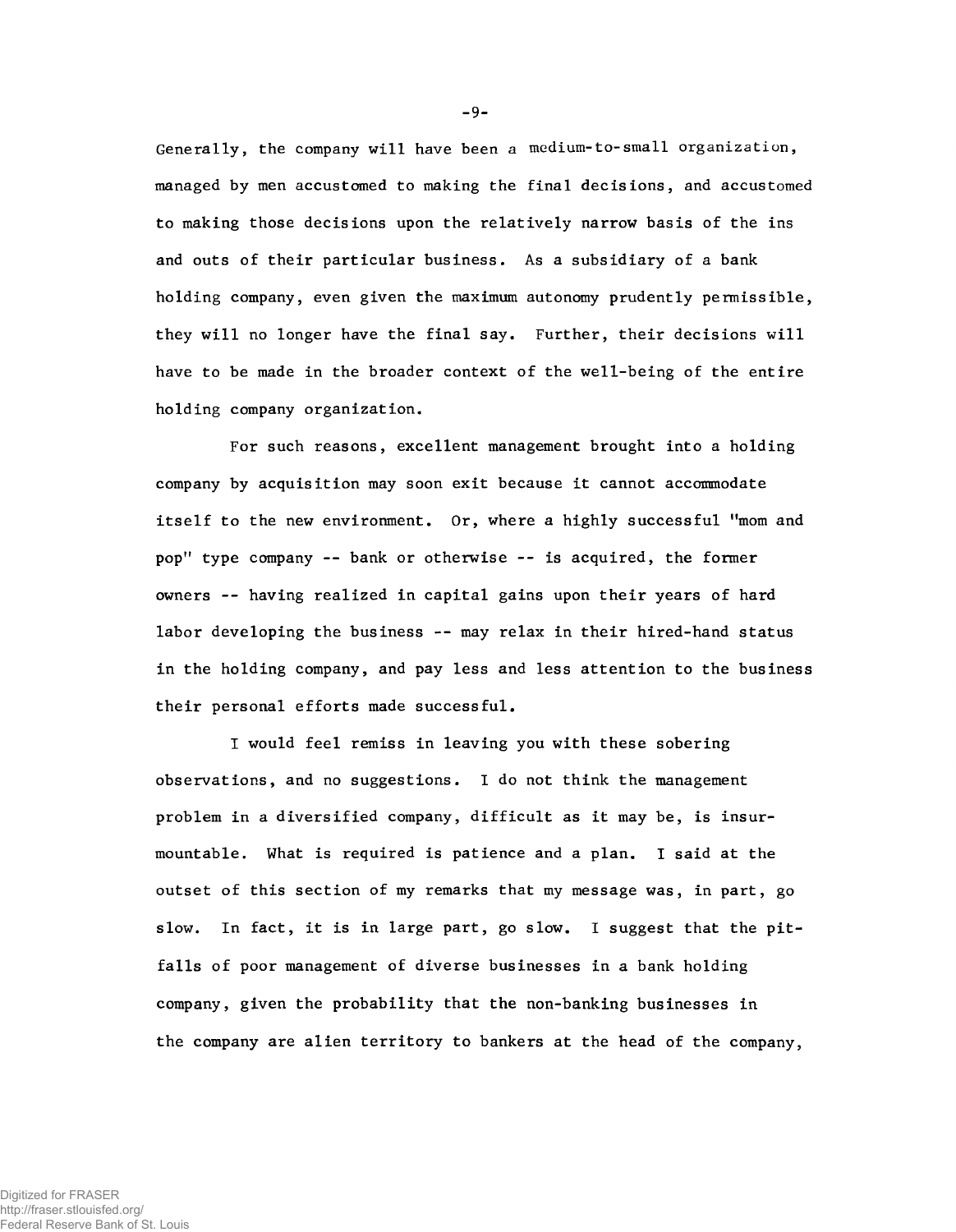**call for something like a well laid out -- and faithfully followed management development program. This should involve building, over time, a management team -- banking and non-banking -- used to dealing with one another, on top of its problems and up to date technically; a team that will have learned how to operate the various parts of the holding company so that each grows and profits, in the setting of the well being of the company as a whole, and particularly, with an eye to the need for preserving sound banking, and serving the public benefit, in the context of bank holding company operations.**

**This strategy may also mean that you pass up a few potential acquisitions that may come to your attention before your managerial resources are fully developed, or even -- perish the thought -- that you might find it necessary to abstain from expanding <de novo.**

**Meanwhile, during a substantial part of this development period, it is possible that the bank holding company will have to struggle through a learning period that is hard on profits, juicy though the apple of diversification may seem until bitten. This is among the reasons that the Federal Reserve Board, as I am sure all of you are aware, is taking a keen interest in the capital structure of bank holding companies and their affiliates.**

**What is our objective in taking an interest in the financial structure of bank holding companies? It is the ancient regulatory objective of protecting the safety of bank deposits, and the soundness of the banking system, when that banking system as a whole, and its**

**- 10-**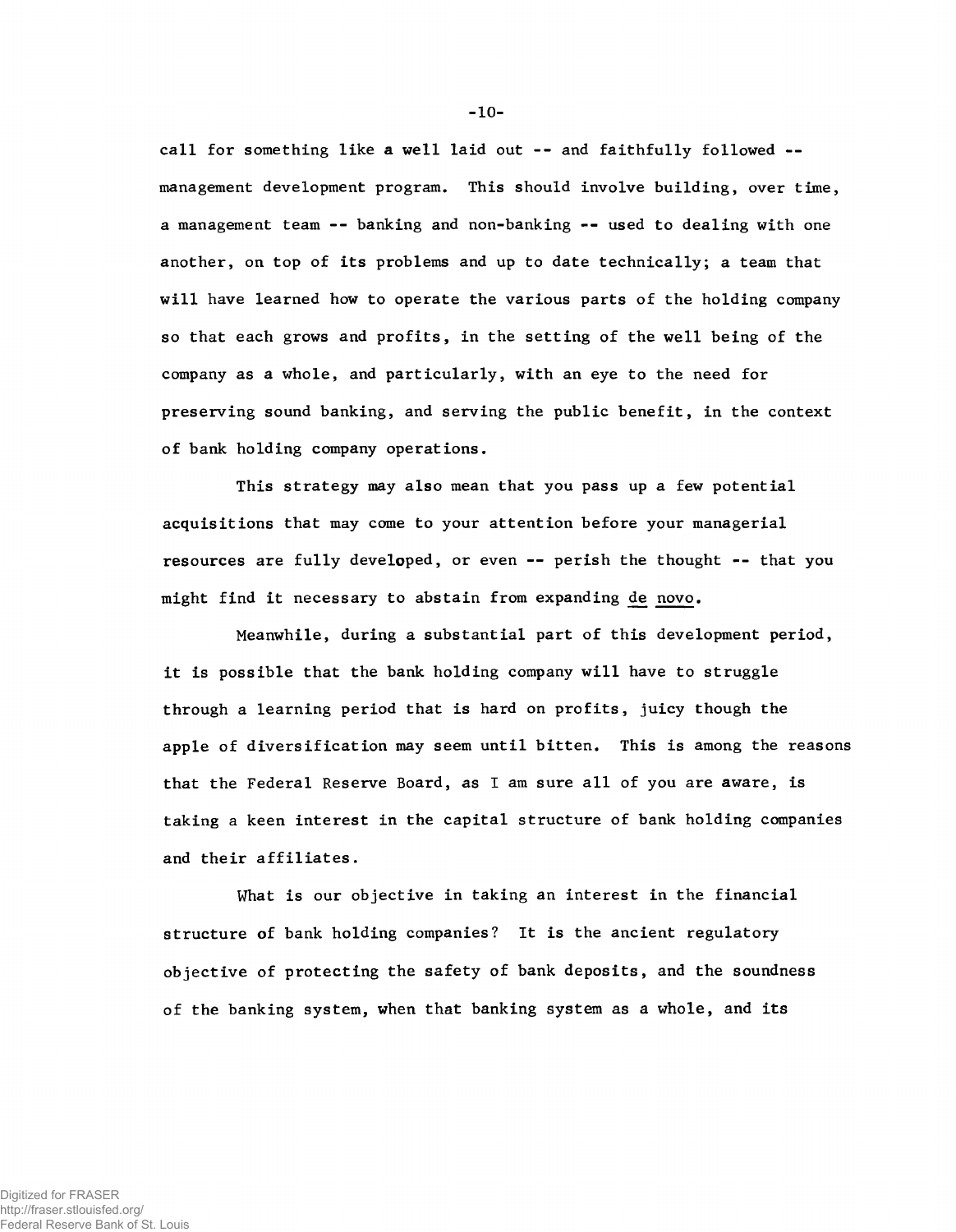**individual components, comes under the new exposures to risk involved in diversification under the bank holding company format. In various of its statements, the Board has commented about additions to capital accounts or in other ways indicated its interest in the general condition of the holding company or its subsidiaries, either bank or nonbank. In our review of the financial aspects of bank holding companies that come before us, we analyze prospects, managerial capabilities, earnings, capital adequacy, and debt structure where debt is a significant percentage of net worth. We have set no hard or fast rules and we regard an individual analysis as always necessary. When debt levels of holding companies become large in relation to net worth, the holding company is asked to inform us of the use to which the debt is put, and to demonstrate its ability to continue sound operations while servicing this debt.**

**What are our procedures in this respect? They may be summarized as follows.**

**Upon receipt of an application to become a bank holding company, or to expand an existing company by acquiring either a bank or nonbank, the general condition of each bank involved is reviewed. When capital, particularly equity capital, is regarded as below appropriate levels, applicants are asked about their plans for increasing capital. Existing or proposed nonbank subsidiaries are likewise analyzed. It is expected that such subsidiaries will maintain equity capital at a level equal to that maintained by the average firm operating independently of any holding company. While an adequate amount of equity capital cannot alone assure**

- **11**-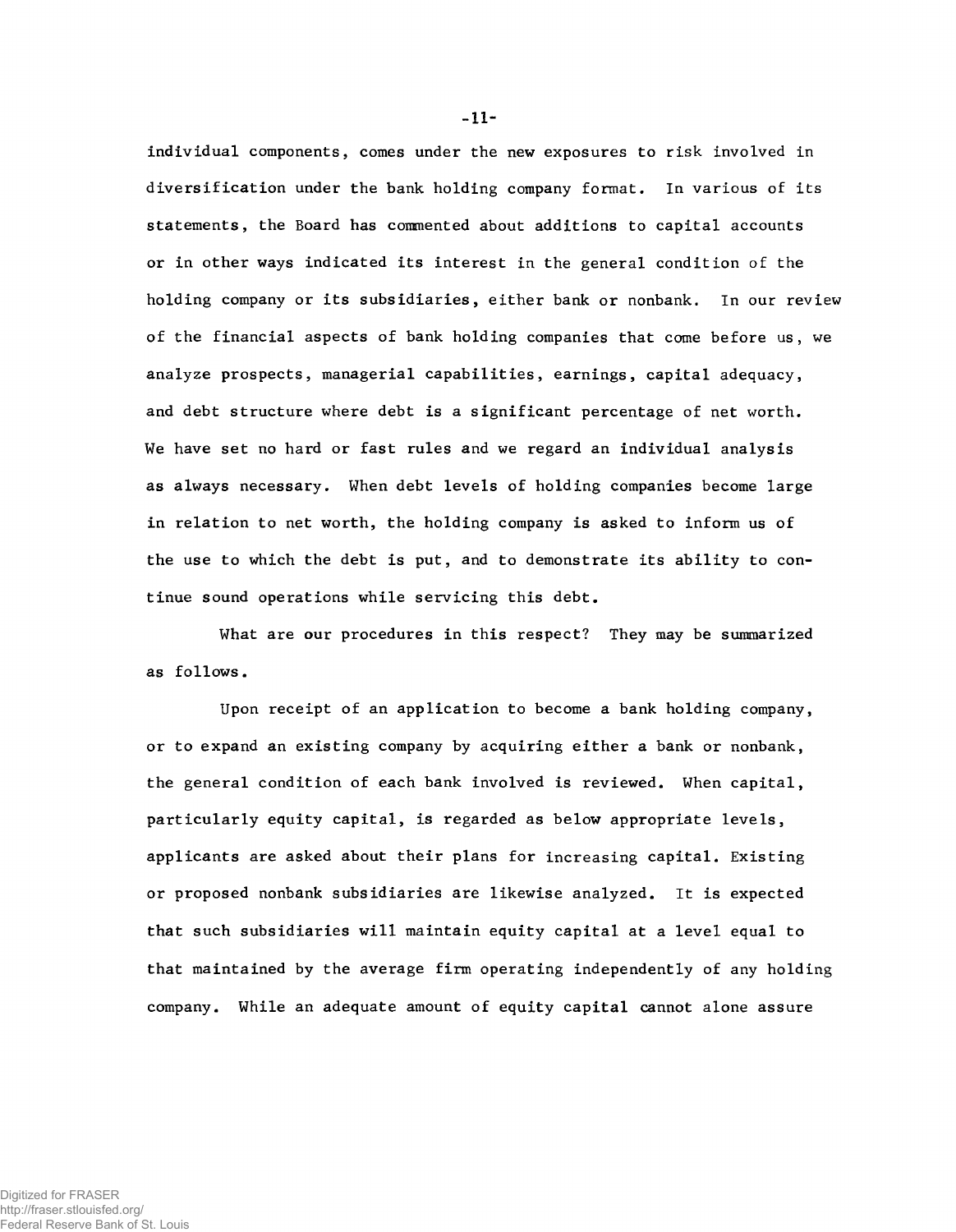**the soundness of any individual institution -- the element of good management is over-riding -- sound capitalization permits good management to concentrate on viable development of the company.**

**There are other pitfalls that I could go into, and that concern me as a member of the Federal Reserve Board, when I must consider a bank holding company application. I would take time to emphasize only one other, however, based again on my own background in banking. This is, that as the bank diversifies its interests by acquiring non-bank businesses there is a temptation to seize upon the fair-haired boy of banking -- the commercial loan officer -- as the only candidate considered for promotion to the management of non-bank businesses or the holding company itself. But the loan officer may have become a highly specialized man. Further, the more successful he has been, often the more specialized he has become. Therefore, promoting him to the head of non-bank businesses can have two undesirable results, unless he is a man of truly uncommon depth and breadth.**

**First, you deprive yourself on the banking side of one of your most needed people, a good loan officer. Since you are still chiefly in banking, and lending will continue to be your primary business, at least for some time, this can have both short and long range undesirable effects upon the success of the entire organization.**

**Second, the specialized loan officer, with a few exceptions, will find himself untrained, unprepared and unknowing in his new managerial post. Thus your new non-bank unit, at a time when it is imperative that it receive the best in managerial leadership, may not have the benefit of**

-12-